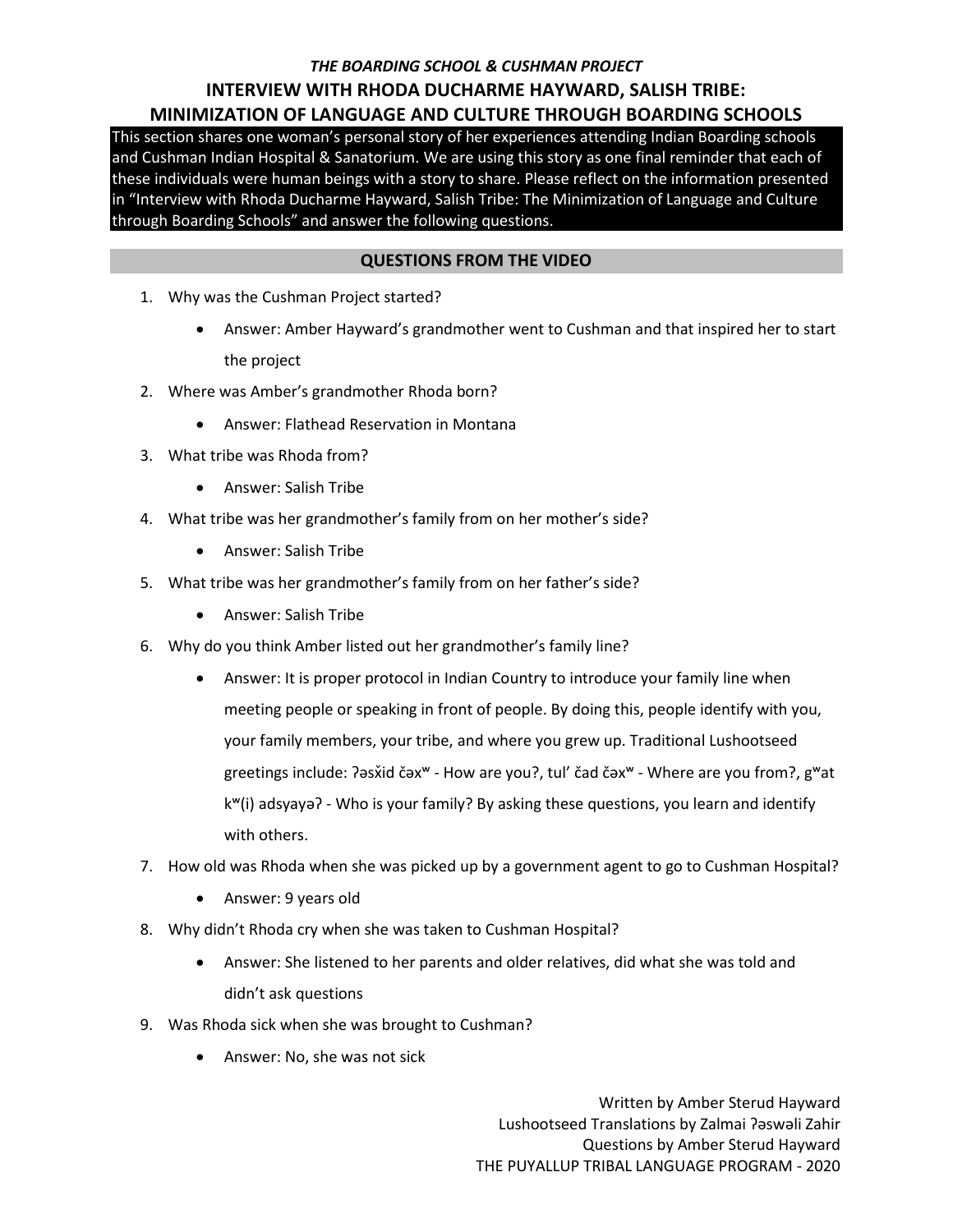# *THE BOARDING SCHOOL & CUSHMAN PROJECT* **INTERVIEW WITH RHODA DUCHARME HAYWARD, SALISH TRIBE: MINIMIZATION OF LANGUAGE AND CULTURE THROUGH BOARDING SCHOOLS**

## 10. What treatment did she received while at the hospital?

- Answer: She was given cod liver oil daily
- 11. What did the children do all day long?
	- Answer: They would get ready in the morning, take cod liver oil, went to the cafeteria 3 times a day, went to occupational therapy to make crafts, went to church, took naps, played in the dorms, and had a little bit of school.
- 12. How long did Rhoda stay at Cushman Hospital?
	- Answer: One year
- 13. How did she feel when she went home?
	- Answer: She missed her friends at Cushman
- 14. Where did her family live after she left Cushman Hospital?
	- Answer: Montana, Yakama, Seattle, Tacoma
- 15. Where did Rhoda start a family and raise her children?
	- Answer: Tacoma, WA Puyallup Reservation
- 16. Where did she work as an adult?
	- Answer: Cushman Hospital and Hawthorne Indian School

## **QUESTIONS FROM RHODA'S VIDEO INTERVIEW**

- 1. What school did Rhoda attend in Montana?
	- Answer: Ursuline Catholic Indian Boarding School St. Ignatius, Montana
- 2. What school did her father attend?
	- Answer: Cushman Indian Boarding School Puyallup Reservation, Washington
- 3. What school did her mother attend?
	- Answer: Ursuline Catholic Indian Boarding School St. Ignatius, Montana
- 4. What school did her grandmother attend?
	- Answer: Carlisle Indian Boarding School Carlisle, Pennsylvania
- 5. What languages did Rhoda hear growing up on the Flathead Reservation in Montana?
	- Answer: English, French, Spanish, Kootenai and Salish
- 6. Why didn't Rhoda speak any of her ancestral languages?
	- Written by Amber Sterud Hayward Lushootseed Translations by Zalmai ʔəswəli Zahir Questions by Amber Sterud Hayward Answer: Her family was trying to go mainstream, they got punished for speaking their language, they went to boarding schools where their language was not allowed, they hid

THE PUYALLUP TRIBAL LANGUAGE PROGRAM - 2020